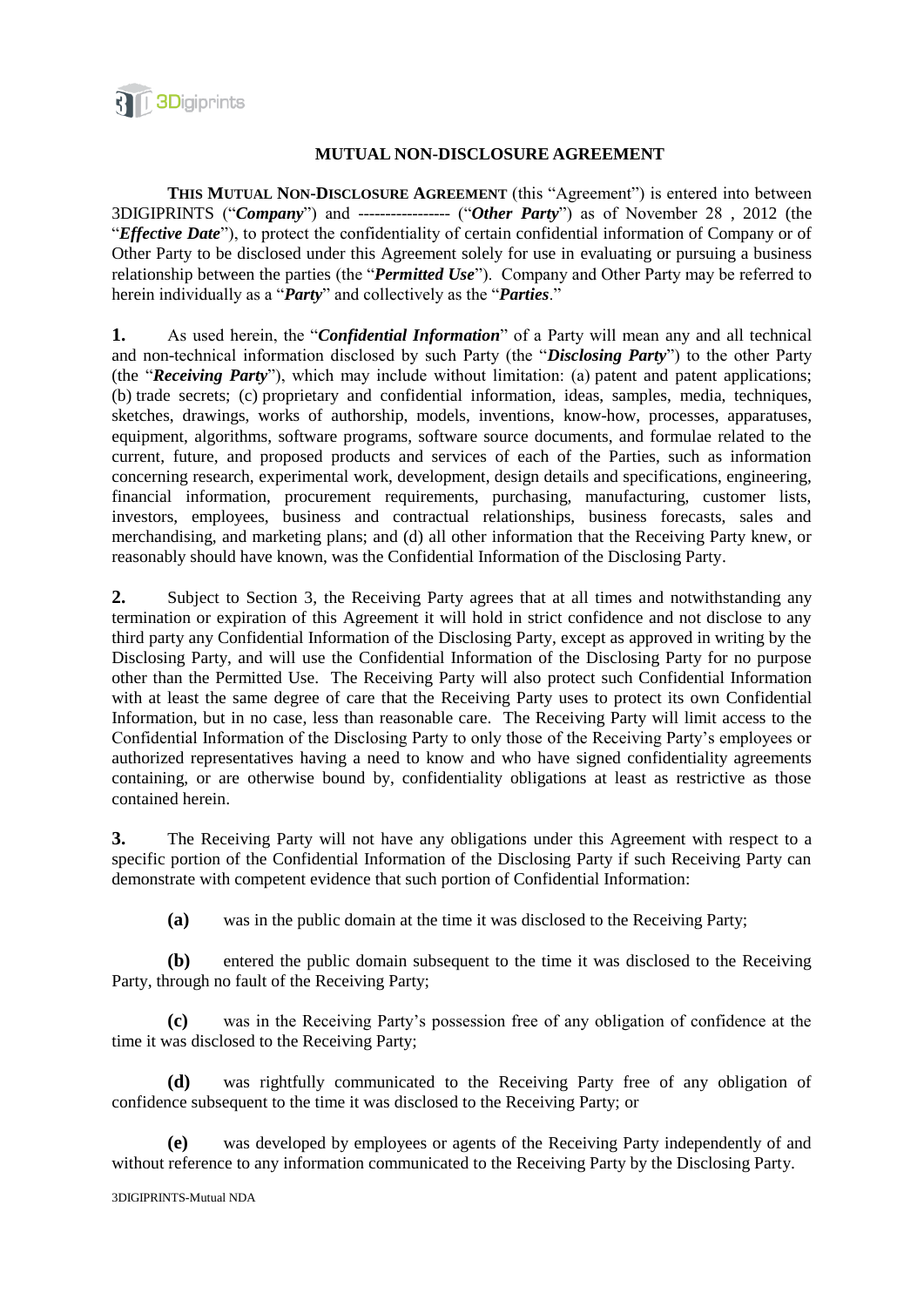

**4.** Notwithstanding the above, the Receiving Party may disclose certain Confidential Information of the Disclosing Party, without violating the obligations of this Agreement, to the extent such disclosure is required by a valid order of a court or other governmental body having jurisdiction, *provided that* the Receiving Party provides the Disclosing Party with reasonable prior written notice of such disclosure and makes a reasonable effort to obtain, or to assist the Disclosing Party in obtaining, a protective order preventing or limiting the disclosure and/or requiring that the Confidential Information so disclosed be used only for the purposes for which the law or regulation required, or for which the order was issued.

**5.** The Receiving Party will immediately notify the Disclosing Party upon discovery of any loss or unauthorized disclosure of the Confidential Information of the Disclosing Party.

**6.** Upon termination or expiration of this Agreement, or upon written request of either Party, each Party will promptly return to the Disclosing Party or destroy all documents and other tangible materials representing the Disclosing Party's Confidential Information and all copies thereof.

**7.** Confidential Information is and shall remain the sole property of the Disclosing Party. The Receiving Party recognizes and agrees that nothing contained in this Agreement will be construed as granting any property rights, by license or otherwise, to any Confidential Information of the Disclosing Party, or to any invention or any patent, copyright, trademark, or other intellectual property right that has issued or that may issue, based on such Confidential Information. Neither Receiving Party will make, have made, use or sell for any purpose any product or other item using, incorporating or derived from any Confidential Information of the Disclosing Party. Neither this Agreement nor the disclosure of any Confidential Information hereunder shall result in any obligation on the part of either Party to enter into any further agreement with the other, license any products or services to the other, or to require either Party to disclose any particular Confidential Information. Nothing in this Agreement creates or shall be deemed to create any employment, joint venture, or agency between the Parties.

**8.** The Receiving Party will not reproduce the Confidential Information of the Disclosing Party in any form except as required to accomplish the intent of this Agreement. Any reproduction by a Receiving Party of any Confidential Information of the Disclosing Party will remain the property of the Disclosing Party and will contain any and all confidential or proprietary notices or legends that appear on the original, unless otherwise authorized in writing by the Disclosing Party.

**9.** This Agreement will continue until terminated by either Party at any time upon thirty (30) days written notice to the other Party. Each Party's obligations under this Agreement will survive termination of this Agreement and will be binding upon such Party's heirs, successors, and assigns. Each Party's obligations hereunder will continue in full force and effect with respect to non-technical sales, marketing, and financial Confidential Information of the other Party for three years from the date of disclosure of such Confidential Information. Each Party's obligations with respect to all technical Confidential Information of the other Party will terminate only pursuant to Section 3.

**10.** THE DISCLOSING PARTY IS PROVIDING CONFIDENTIAL INFORMATION ON AN "AS IS" BASIS FOR USE BY THE RECEIVING PARTY AT ITS OWN RISK. THE DISCLOSING PARTY DISCLAIMS ALL WARRANTIES, WHETHER EXPRESS, IMPLIED OR STATUTORY, INCLUDING WITHOUT LIMITATION ANY IMPLIED WARRANTIES OF TITLE, NON-INFRINGEMENT OF THIRD PARTY RIGHTS, MERCHANTABILITY, OR FITNESS FOR A PARTICULAR PURPOSE.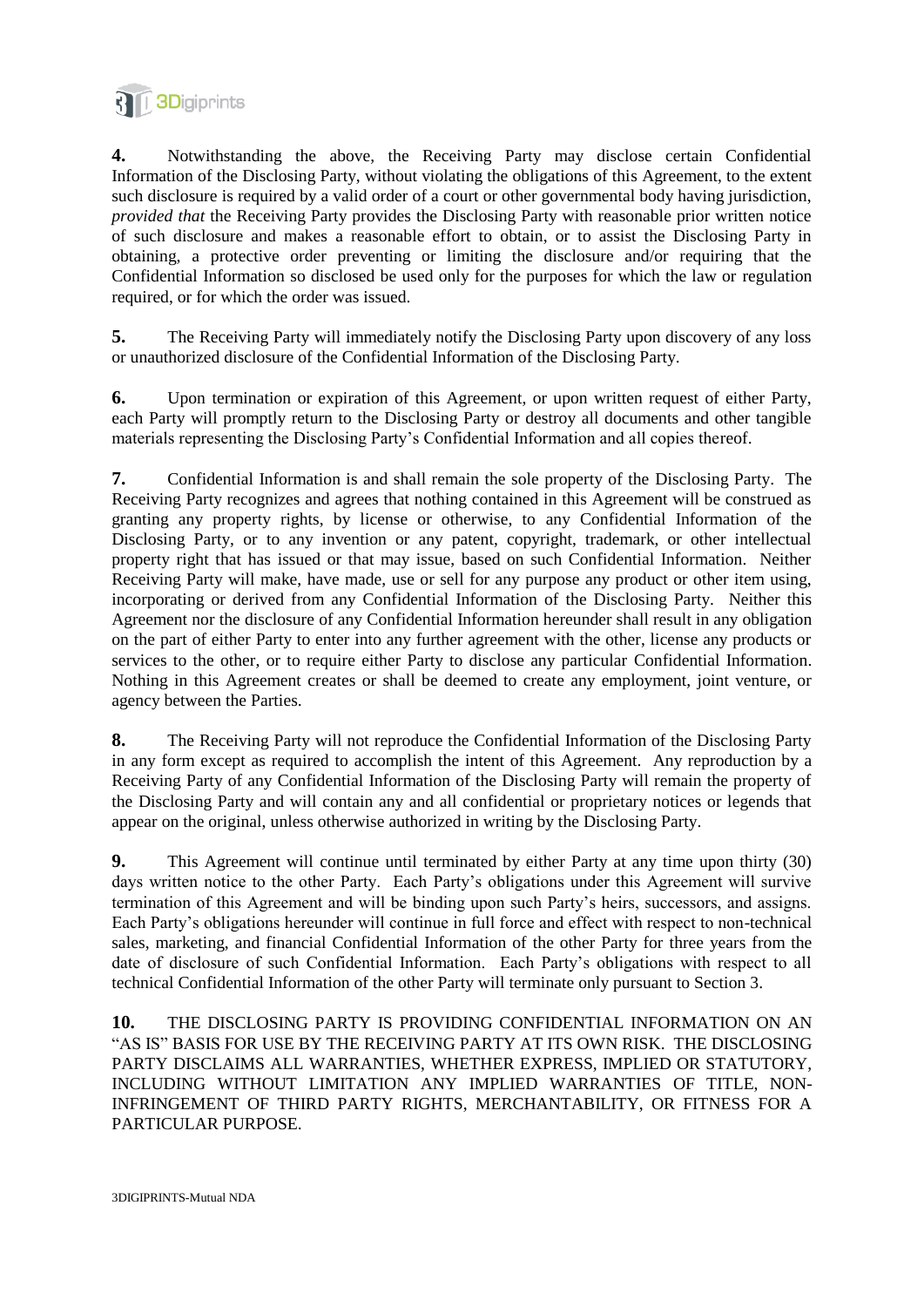

**11.** This Agreement and any action related thereto will be governed, controlled, interpreted, and defined by and under the laws of the State Karnataka ( Bangalore), without giving effect to any conflicts of laws principles that require the application of the law of a different state. Any disputes under this Agreement may be brought in the state courts and the Federal courts located in the State of New York, and the Parties hereby consent to the personal jurisdiction and exclusive venue of these courts. This Agreement may not be amended except by a writing signed by both Parties.

**12.** Each Party acknowledges that its breach of this Agreement may cause irreparable damage to the other Party and hereby agrees that the other Party will be entitled to seek injunctive relief under this Agreement, as well as such further relief as may be granted by a court of competent jurisdiction.

**13.** If any provision of this Agreement is found by a proper authority to be unenforceable or invalid, such unenforceability or invalidity will not render this Agreement unenforceable or invalid as a whole and, in such event, such provision will be changed and interpreted so as to best accomplish the objectives of such unenforceable or invalid provision within the limits of applicable law or applicable court decisions. Any waiver or failure to enforce any provision of this Agreement on one occasion will not be deemed a waiver of any other provision or of such provision on any other occasion.

**14.** Neither Party will communicate any information to the other Party in violation of the proprietary rights of any third party.

**15.** Neither Party will assign or transfer any rights or obligations under this Agreement without the prior written consent of the other Party and any attempted assignment, subcontract, delegation, or transfer in violation of the foregoing will be null and void.

16. All notices or reports permitted or required under this Agreement will be in writing and will be delivered by personal delivery, electronic mail, facsimile transmission or by certified or registered mail, return receipt requested, and will be deemed given upon personal delivery, five days after deposit in the mail, or upon acknowledgment of receipt of electronic transmission. Notices will be sent to the addresses set forth at the end of this Agreement or such other address as either Party may specify in writing.

**17.** Each Party agrees that the software programs of the other Party contain valuable confidential information and each Party agrees that it will not modify, reverse engineer, decompile, create other works from, or disassemble any software programs contained in the Confidential Information of the other Party without the prior written consent of the other Party.

**18.** This Agreement is the final, complete and exclusive agreement of the Parties with respect to the subject matters hereof and supersedes and merges all prior discussions between the Parties with respect to such matters. No modification of or amendment to this Agreement will be effective unless in writing and signed by the Party to be charged.

**IN WITNESS WHEREOF**, the Parties have caused this Mutual Non-Disclosure Agreement to be executed as of the Effective Date.